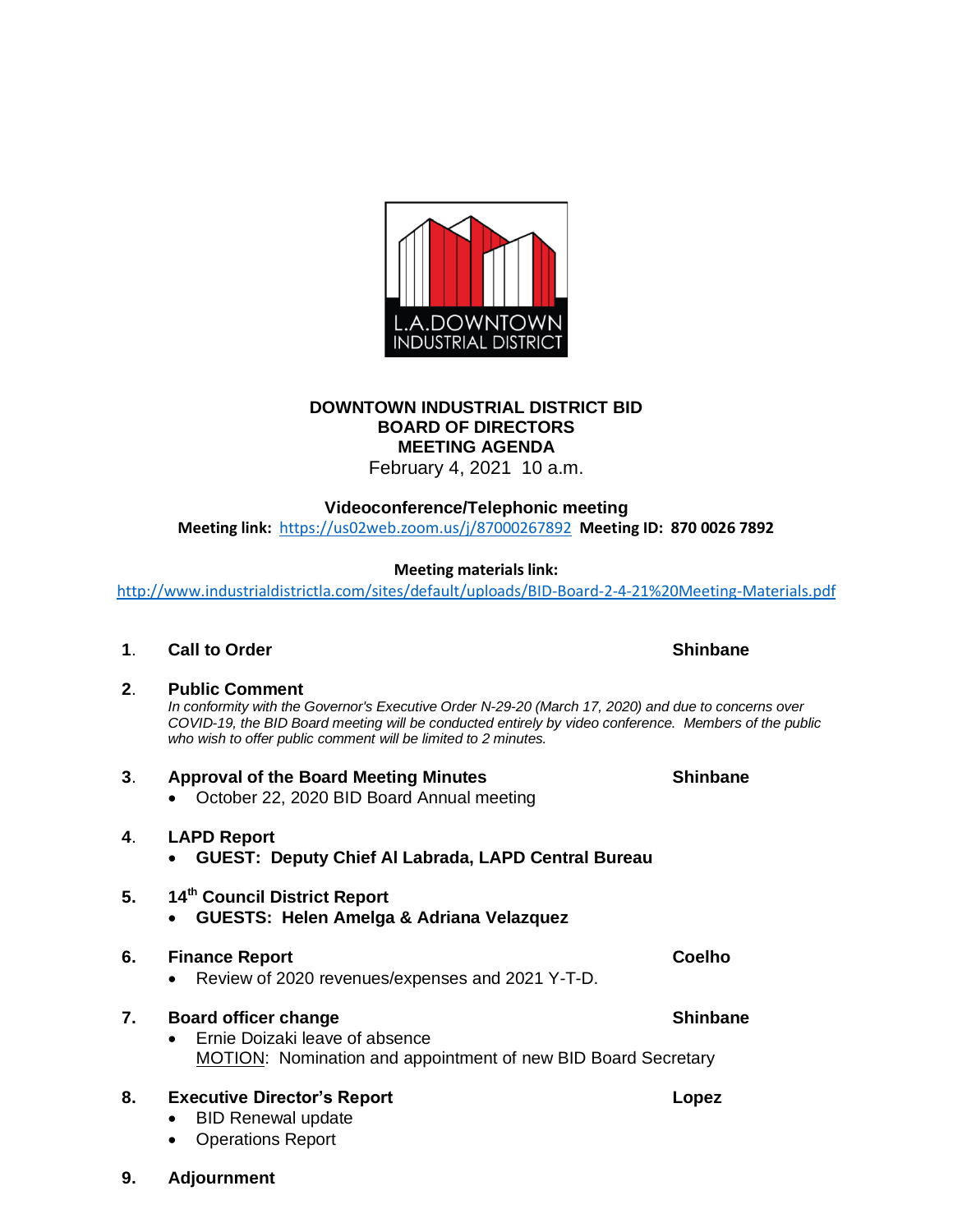As a covered entity under Title II of the Americans with Disabilities Act, the Central City East Association does not discriminate on the basis of disability<br>and upon request will provide reasonable accommodation to ensure assisted listening devices, or other auxiliary aids and/or services may be provided upon request. To ensure availability of services, please make your<br>request at least 3 business days (72-hours) prior to the meeting by con